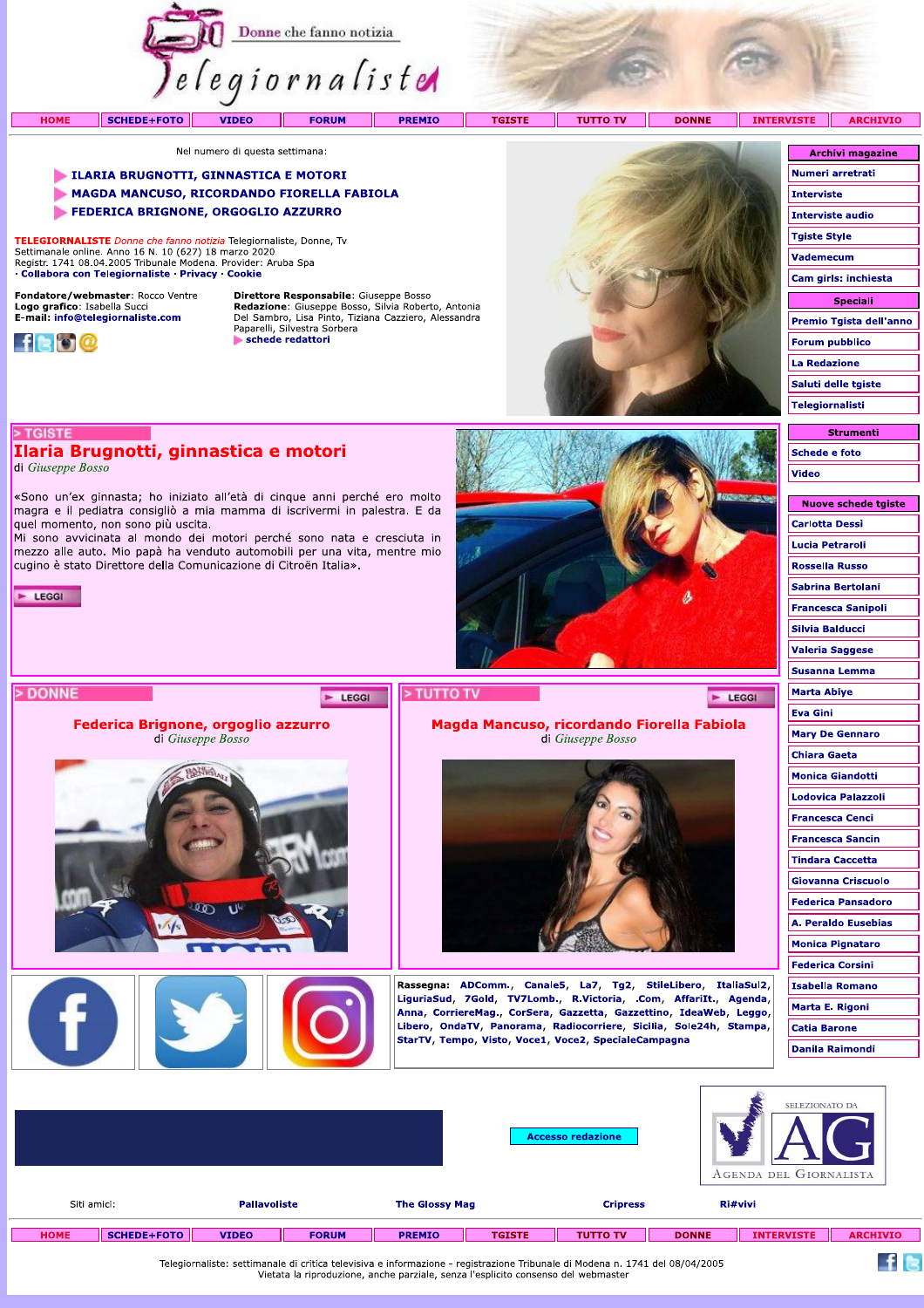

**Examplementi e notizionismo di contributo di controller de la giusale di Giuseppe Bosso<br>
Incontriamo Ilaria Brugnotti, giornalista e scrittrice esperta di ginnastica e motori.<br>
<b>Tu e la ginnastica, un amore da sempre: com** sono resa conto che il lavoro in palestra non era conciliabile con la mia "nuova" avventura nel mondo del giornalismo. Ma l'amore per la ginnastica ritmica era troppo grande, quindi ho cercato il modo per tenermelo stretto, portandolo con me sotto nuove vesti. Ho, così, iniziato a collaborare con l'Ufficio Stampa della Federazione Ginnastica d'Italia, con Eurosport, con la Gazzetta dello Sport e, nel<br>2008, ho creato **GinnasticaRitmicaItaliana.it** il primo sito giornalistico in palestra con le mie piccole ginnaste. E quasi tutte le domenica in gara. Così fino a quando mi sono resa conto che il lavoro in palestra non era conciliabile con la ma "nuova" avventura nel mondo del giornalismo. Ma l'a rentura nel mondo del giornalismo. Meno pro grande, quindi ho cercato il modo<br>to nuove vesti. Ho, così, iniziato a<br>derazione Ginnastica d'Italia, con Euros<br>98, ho creato **GinnasticaRitmicaI**<br>ramente dedicato a questa belli

avventura nel mondo del giornalismo. Ma l'amore per la ginnastica ritmica era iroppo grande, quindi ho cercato il modo per tenerembo stretto, portandolo con me<br>stoto nuove vesti. Ho, così, iniziato a collaborare con l'Uffi fare del loro meglio. Con le individualiste ci presentiamo, a Tokyo, con due ginnaste estremamente competitive: Alexandra Agiurgiuculese e Milena Baldassarri, fra le<br>migliori otto atlete del ranking mondiale».



 $f \approx$ 

**EXERCISE CONTRACTS AND INTERNATIONAL PROPERTY AND ARRANGEMENT CONTRACTS AND ARRANGEMENT CONTRACTS AND ARRANGEMENT CONTRACTS AND A CONTRACT CONTRACTS AND A CONTRACT CONTRACTS AND A CONTRACT CONTRACT CONTRACTS AND A CONTR** 

| <b>TGISTE</b><br><b>DONNE</b><br><b>HOME</b><br><b>VIDEO</b><br><b>PREMIO</b><br><b>TUTTO TV</b><br><b>FORUM</b><br><b>SCHEDE+FOTO</b><br><b>INTERVISTE</b> | <b>ARCHIVIO</b> |
|-------------------------------------------------------------------------------------------------------------------------------------------------------------|-----------------|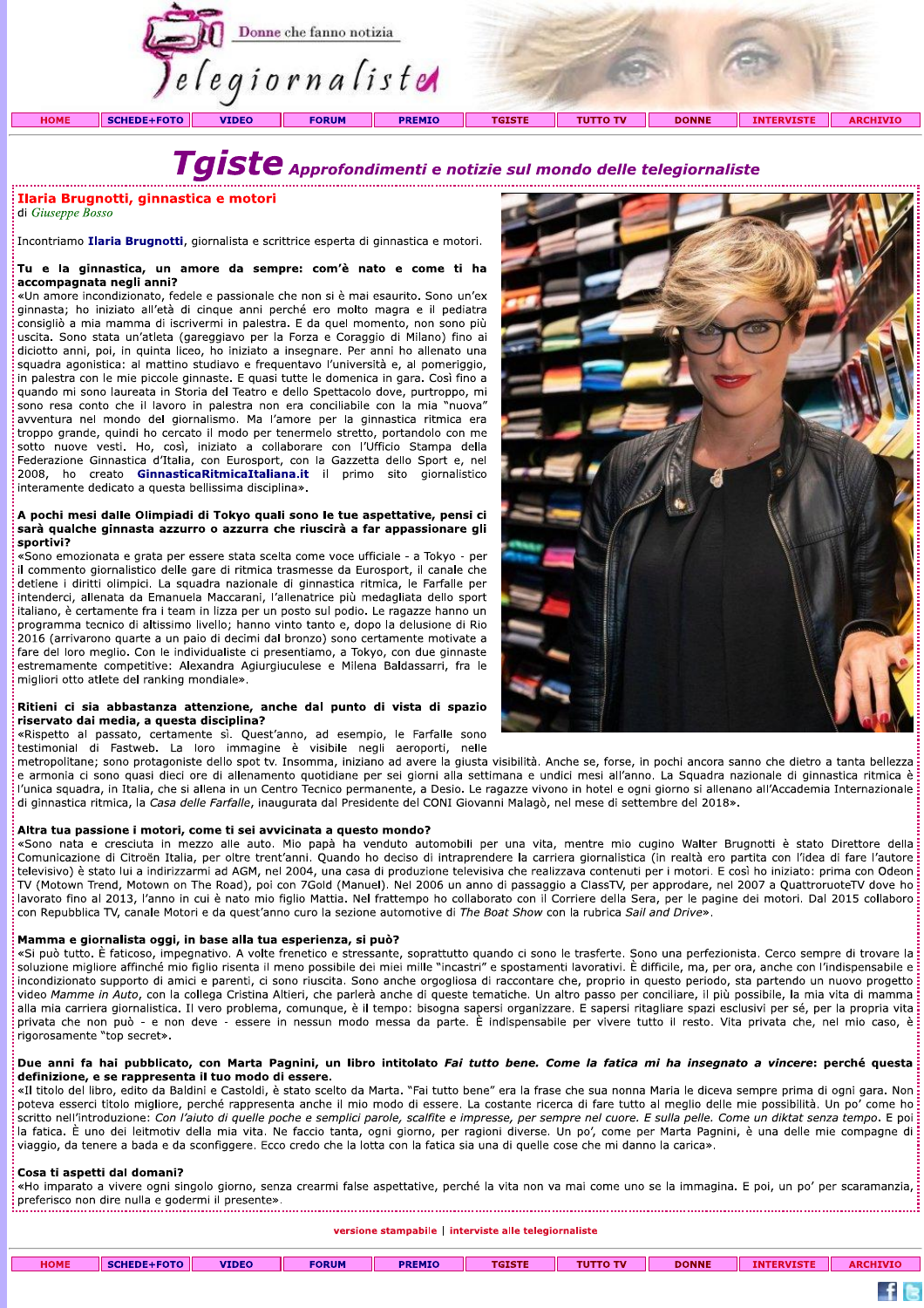



## Magda Mancuso, ricordando Fiorella Fabiola

di Giuseppe Bosso

Showgirl, conduttrice e presentatrice di eventi, Magda Mancuso, da poche settimane in onda su Tla con la trasmissione Punto d'ascolto, in coppia con Miry D'Amico, ci racconta la sua vita, il suo lavoro, e come porti avanti il ricordo della sorella.

### Ricordi la tua prima volta davanti a una telecamera, che sensazioni hai provato e cosa ti è rimasto?

«Avevo 16 anni, sicuramente c'era l'incoscienza di un'adolescente alla sua prima esperienza. Col tempo posso dire che ogni volta c'è emozione, ma con lo spirito di una donna ormai matura».

### In un'altra intervista hai detto che nel mondo della tv c'è una feroce competizione tra donne: possiamo dire che con Miry-Dolcemora, anche alla luce di quello che ci ha raccontato, hai trovato una piacevole eccezione?

«Certo, ma non solo lei. Sarebbe ingiusto fare di tutta l'erba un fascio, per fortuna nel mio percorso ho incontrato anche tantissime persone che mi hanno arricchito sia professionalmente che umanamente, con le quali ho potuto confrontarmi e migliorarmi».

### $\frac{1}{5}$ I social e il contatto diretto con il pubblico quanto sono stati importanti per te negli ultimi anni?

«Molto, soprattutto dal punto di vista dell'affetto e della compagnia che le tantissime persone che mi seguono mi hanno trasmesso guando ho perso mia sorella sei anni .<br>fa. Non hanno colmato il vuoto ma mi hanno trasmesso la loro vicinanza, e mi hanno aiutato moltissimo ad andare avanti».

### Immagine e professionalità quanto riescono a coesistere?

«Anche l'occhio vuole la sua parte, soprattutto in un lavoro come quello che faccio, è innegabile. Ma a parte questo, ovviamente, la professionalità è la prima cosa che il pubblico valuta».

### La dimensione locale ti sta stretta? Hai tentato il grande salto in passato?

«Non ho lavorato solo a Napoli, ma ho avuto esperienze anche in altre regioni, dalla Calabria alla Sicilia, e in Rai ho partecipato come opinionista al programma di Enrico Lucci Realiti. Poi ovviamente la mia vita privata, quando mi sono sposata e sono nati i miei tre figli, ha preso il sopravvento e quindi per un periodo sono uscita dal giro. Quando sono rientrata chiaramente ho dovuto ricominciare da zero non avendo più

vent'anni. Non è stato facile, ma sono felicissima di quello che ho ottenuto e continuo ad avere. Ora sono tra quelle presentatrici in Campania più richieste per la presentazione di eventi».

### Mamma, moglie e lavoratrice, al sud: come ci sei riuscita?

«Devo anzitutto ringraziare mio marito, insegnante di matematica, che mi ha sempre appoggiata e sostenuta; si può fare e ci si riesce se hai accanto le persone: che ti aiutano a mantenere il giusto equilibrio».

### I tuoi prossimi impeani?

«Al momento, a parte la conduzione di Punto d'ascolto e alla mia web tv, Magda Events, di cui sono inviata, ci sarebbero stati eventi e serate che però, per ovvie ragioni, sono stati sospesi a causa del coronavirus».

Prima mi hai parlato di tua sorella, Fiorella Fabiola, che continui a ricordare ogni anno con Un pensiero per Fiorella Fabiola, di cui hai avuto modo di parlare anche al programma di Caterina Balivo Vieni da me. Com'è nata questa esperienza e a chi è rivolta?

«Perdere una sorella gemella, una persona con cui ho condiviso il momento della nascita, è stato un dolore immenso per me. Sono due anni che ho ideato questo: evento, non solo per ricordare lei ma anche per essere vicino a chi soffre di questo male subdolo, la depressione; le persone non devono sentirsi sole, e posso dire che anche quest'anno ho riscontrato una piena partecipazione». 

versione stampabile | interviste a personaggi | interviste a telegiornalisti

| <b>HOME</b> | <b>SCHEDE+FOTO</b><br>SUNEDER | <b>VIDEO</b> | <b>FORUM</b> | <b>PREMIO</b> | <b>TGISTE</b> | <b>TO TV</b><br>CUT.<br> | <b>DONNE</b> | <b>INTERVISTE</b> | <b>ARCHIVIC</b> |
|-------------|-------------------------------|--------------|--------------|---------------|---------------|--------------------------|--------------|-------------------|-----------------|
|             |                               |              |              |               |               |                          |              |                   |                 |

Telegiornaliste: settimanale di critica televisiva e informazione - registrazione Tribunale di Modena n. 1741 del 08/04/2005 Vietata la riproduzione, anche parziale, senza l'esplicito consenso del webmaster



 $f \approx$